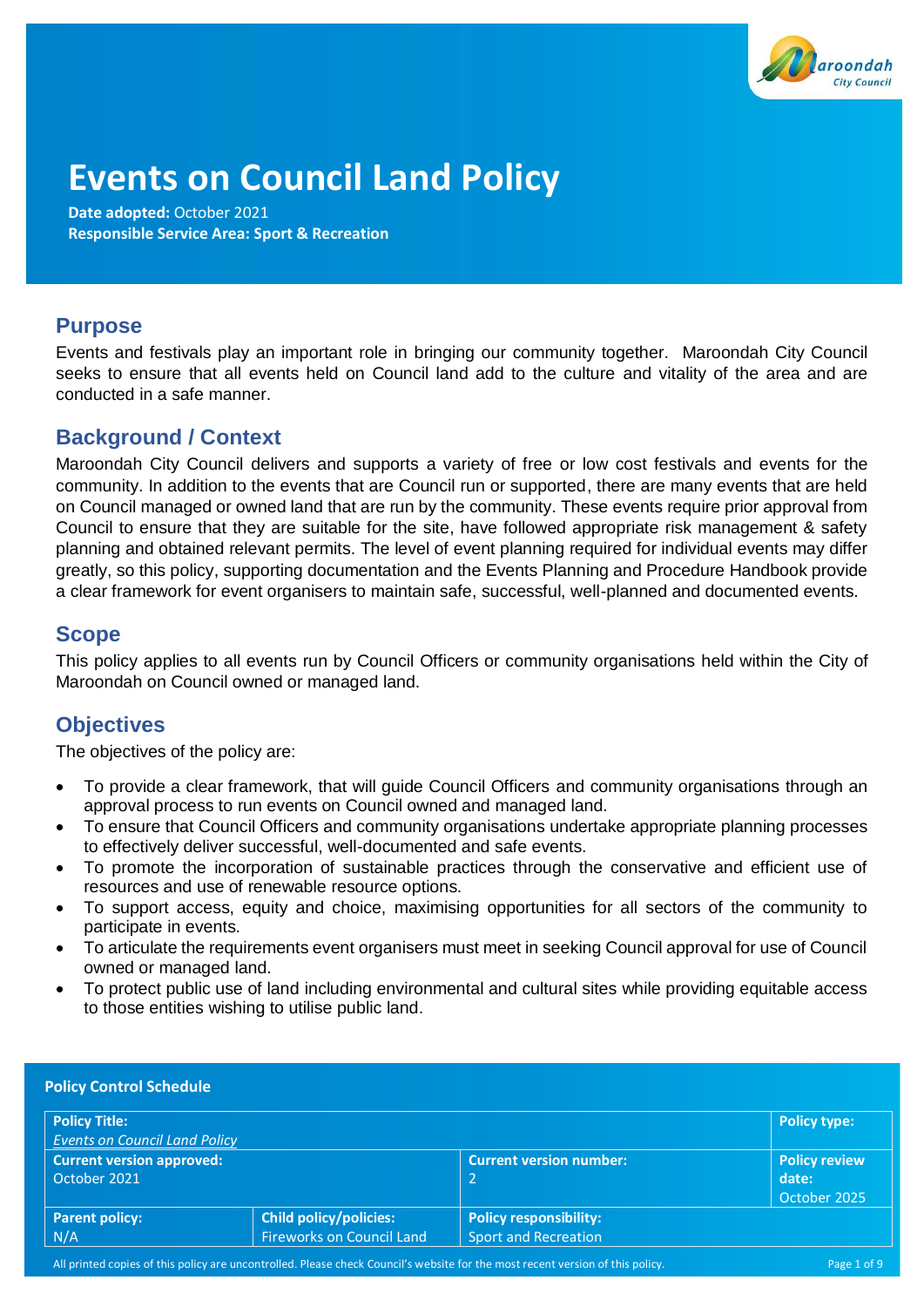

# **Definitions**

**Event:** - Any planned activity or function that requires specific planning where people congregate for a unique purpose. The purpose may include but not limited to community, cultural and environmental gatherings, commercial activities, celebrations and some sporting events such as a fun run or major football/ cricket final.

**Council Land: -** Council land may include but not limited to buildings, sporting reserves, open space, roads and carparks that are owned, managed and maintained by Maroondah City Council.

**Event Organiser/Co-ordinator: -** The individual or organisation that is responsible for planning, implementing and managing all aspects of the event.

**Event Plan: -** A document that details planning elements of an event that incorporates all key stakeholders and aspects of the event being organised.

**Accessible Event: -** Maintaining an event where anybody can participate in comfort without any limitations.

**Small Event -** Up to 50 people with minimal infrastructure, no impact on traffic conditions or extensive activities.

**Medium Event -** 50 to 2,500 people, may impact on traffic conditions, medium noise impact, food and beverage trading, amusements and performers.

**Large Event -** Over 2500 people, substantial infrastructure required, fireworks\pyrotechnics, high noise impact, road closures required.

**Community Event: -** means an event organised by a not-for-profit organisation primarily attended by people who reside within the Maroondah Council area.

**Commercial Event: -** means an event staged by a business, corporation or not-for-profit organisation for invited guests, for example with the purpose of inspiring or rewarding their employees, or else to promote a brand, service or product.

### **Policy Principles**

The principles set out below will be used by Council to determine the use of Council facilities for events to which this Policy applies.

#### **Transparent**

Use of Council land will be documented in a manner that users can understand e.g. how approval is granted and what fees will be payable.

#### **Consistent**

Minimum standards for hiring facilities will ensure that a consistent approach is undertaken for all hirers and that appropriate information and documentation is given to all users and is also obtained for Council records.

#### **Fair and Equitable**

Users of Council land will be charged usage fees that are consistent with the usage fees charged to other users of the same or similar facilities where those users are in similar circumstances.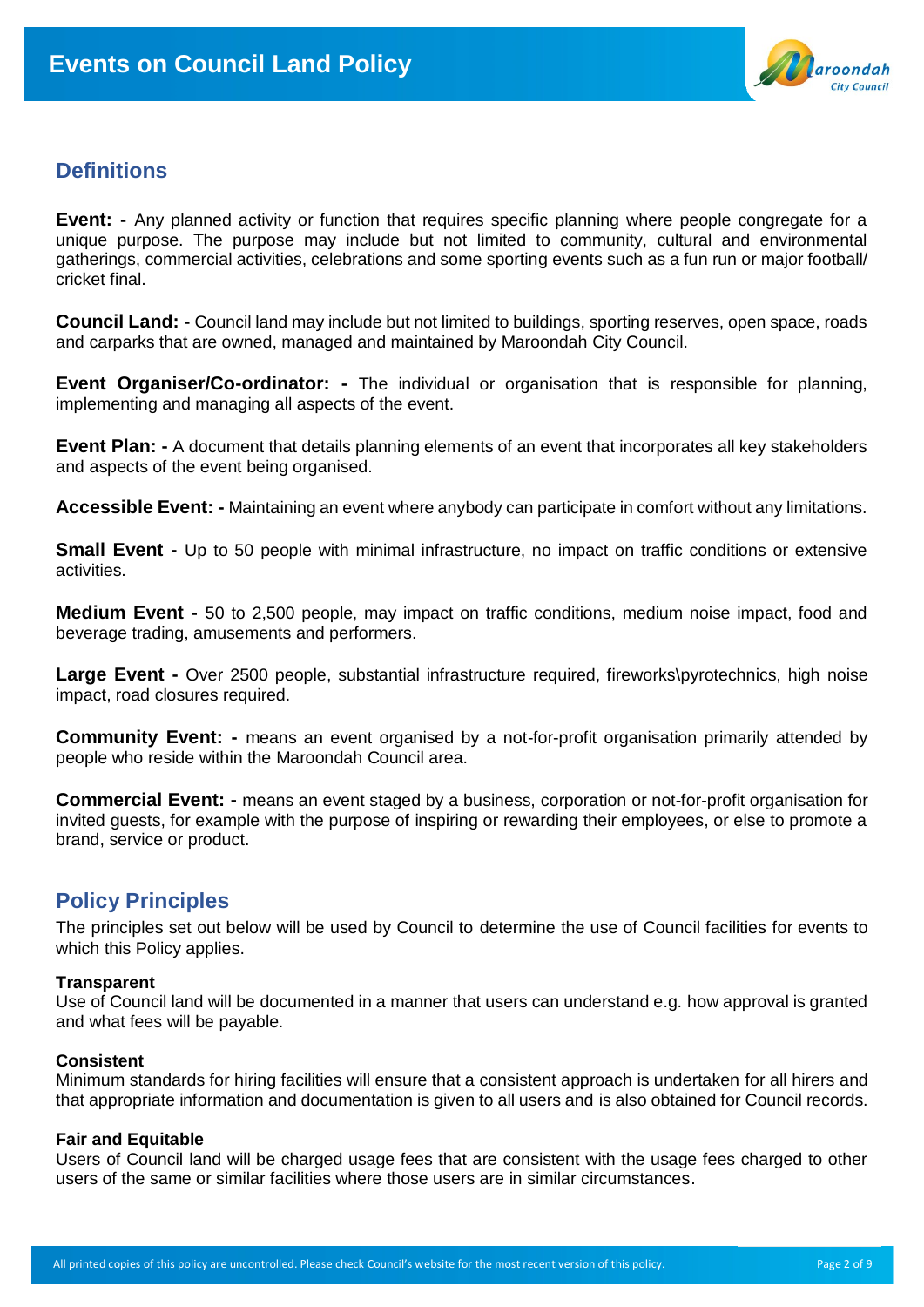

#### **Different Rates & Charges for Different Users & Standards of Facility**

A scale of different charges will apply to commercial, community and private users.

#### **Promote Participation**

Hire arrangements will reflect Council's commitment to providing facilities for use by the wider community to enhance community life through events.

#### **Local Priority**

Priority will be given to Maroondah based community organisations and groups, individuals and/or organisations that demonstrate a direct benefit to Maroondah residents.

### **Relationship to the Maroondah 2040 Community Vision**

The Strategy aligns with several key directions outlined in the **Maroondah 2040** visioning document and the Council Plan 2021- 2025 – 2021.

#### From the **Future Outcome Area - A safe healthy and active community**

#### **Key Direction - A Safe Community**

- 1.2 Plan and advocate for the application of community safety principles that facilitate a safe built environment
- 1.3 Promote and facilitate safer cultures relating to issues of alcohol, drugs, tobacco and other drugs.

#### **Key Direction - A healthy community**

- 1.6 Promote the health and wellbeing of the community through accessible and affordable initiatives and services that respond to community needs
- 1.9 Promote community wellbeing by supporting and empowering local community groups, sporting clubs and special interest groups across Maroondah
- 1.12 Work in partnership with local communities to enhance food security and healthy eating

#### **Key Direction – An Active Community**

1.14 Work in partnership to increase opportunities and create welcoming, supportive and accessible environments for all community members to undertake physical activity

### **Policy position**

Council is committed to ensuring that all events held on Council owned or managed land are safe, accessible, well planned and consider and manage potential impacts. Council will provide a clear application process, checklist and supporting guidelines to articulate the requirements event organisers must meet when applying for use of Council owned or managed land for events.

### **Policy implementation**

The Policy Framework comprises 4 aligning documents which guide event organisers through the application process for events on Council owned or managed land.

#### **Events Held on Council Land Policy**

An overarching policy document that articulates Council's aims in relation to approving events on Council owned or managed land.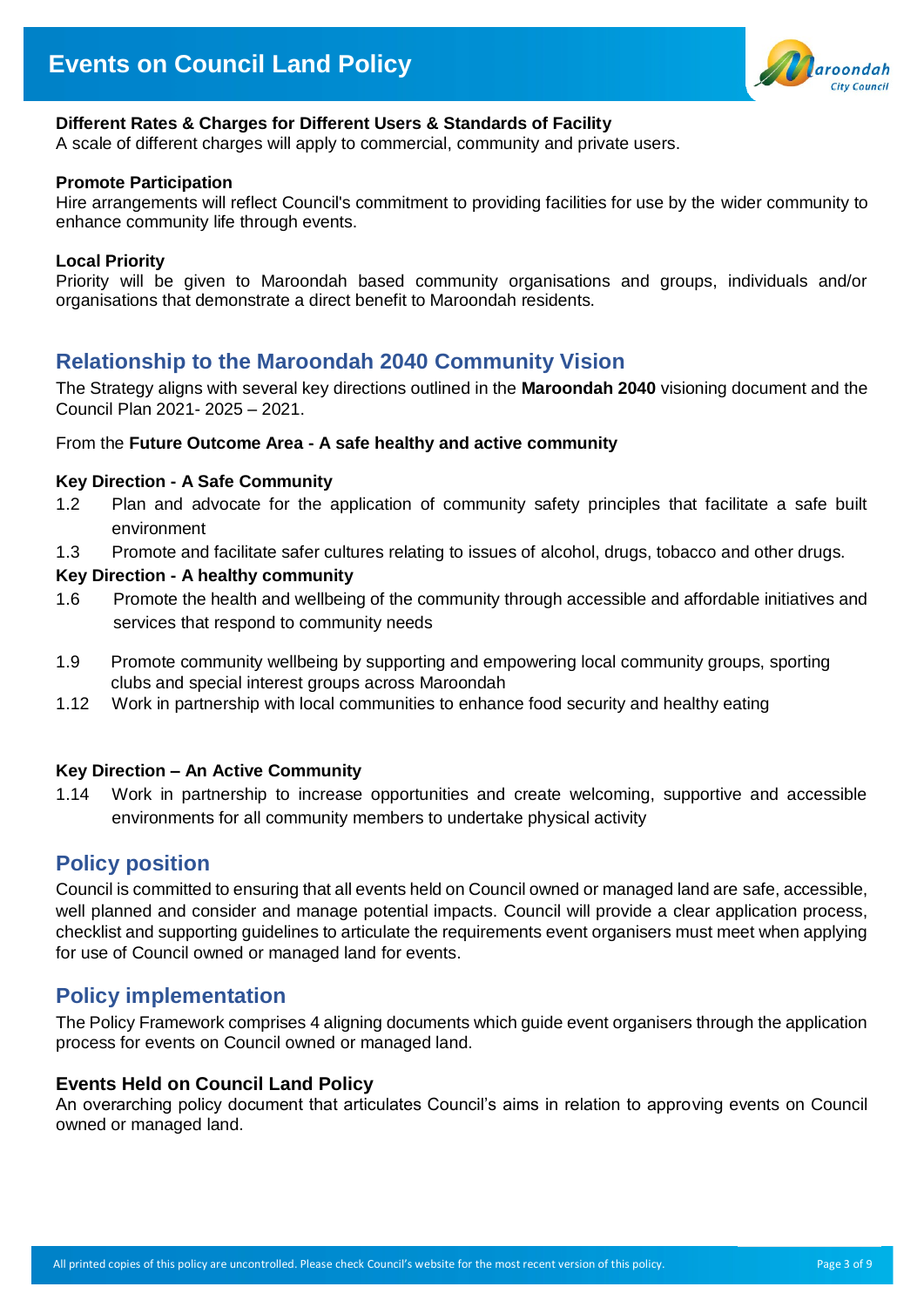

#### **Agreement Letter & Schedule of Conditions**

Outlines to the applicant the specific information, permits and supporting documentation required for approved use of Council owned or managed land for the requested event.

#### **Events Planning and Procedure Handbook**

A detailed resource providing information on how to thoroughly consider the intended audience, site requirements, logistics and potential impacts of an event.

#### **Community Facilities Pricing Policy**

Provides an overarching framework that guides the pricing of Council owned or managed community facilities and ensures a consistent and transparent approach to the pricing of such facilities. The policy is supported by the Seasonal and Casual Pricing Schedule which outlines the approved rates for a four-year period.

### **Roles and Responsibilities**

*The approval process for approving events on Council land may involve multiple departments. The key service areas are as follows:* 

*Sport & Recreation - responsible for receiving and processing applications for use of open space for events.* 

*Sportsfields - responsible for approving the suitability of the sportsfield for the proposed activity and any site-specific stipulations*

*Parks & Open Space - responsible for approving the suitability of the park and open space for the proposed activity and any site-specific stipulations*

*Risk Management - responsible for providing guidance on risk policies and processes related to events on Council land*

*Arts & Cultural Development - responsible for assessing suitability of arts and cultural events and supporting approved events through to completion*

*Children's Services - responsible for assessing suitability of events in early childhood and primary school sector and supporting approved events through to completion*

*Youth Services - responsible for assessing suitability of events in the secondary school sector and supporting approved events through to completion*

*Integrated Planning - responsible for assessing suitability of sustainable events and supporting approved events through to completion*

*Business and Activity Centre Development - responsible for assessing suitability of events in business precincts, including Ringwood and Croydon Town Squares and supporting approved events through to completion*

### **Events on Council Land Approval Process**

Events held on Council land can range from small functions to large-scale events requiring complex management and approval from multiple areas of Council. All applicants are required to submit an online application form for an initial assessment. Applications will be assessed according to their level of risk Where Council approves the use of Council land for an event, a letter of agreement containing a schedule of conditions will be forwarded to the applicant. This letter will outline the conditions under which the event may proceed.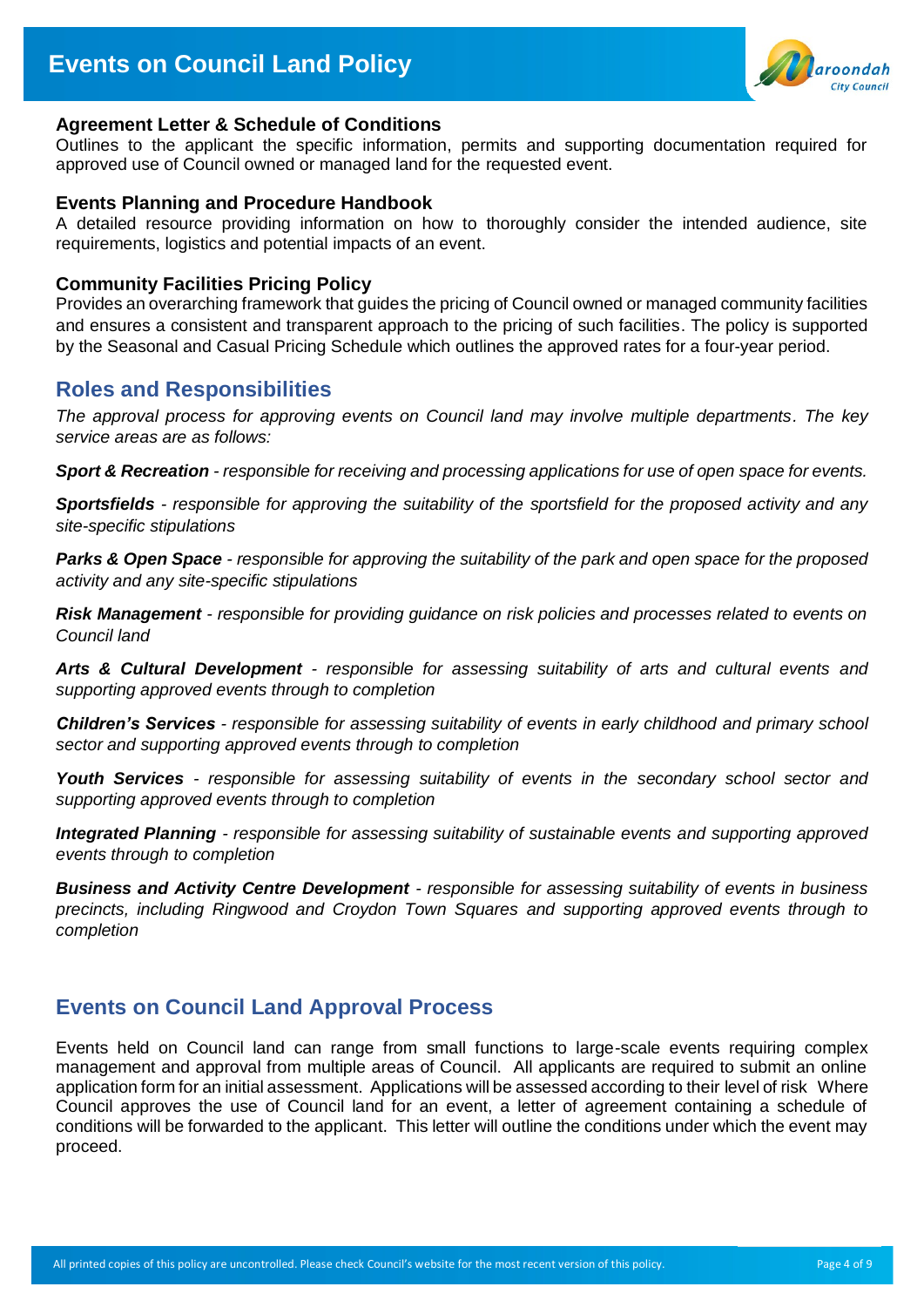

The minimum timeframes for Council to determine an application are as follows:

- Application to be lodged six months prior for large annual events.
- Application to be lodged six months prior for any event that will require road closures, fireworks, other regulatory permits and/or temporary changes to Local Laws.
- Applications for smaller events must be lodged four months prior to the event, where practicable.

Once land use is approved, events requiring an Event Plan as a condition of use must submit the plan and all supporting documents to Council at least 4 weeks prior to the event taking place.

If an event is deemed too high a risk, or insufficient time has been allowed for approval, Council will not approve the use of the land.

All employees, contractors and volunteers are responsible and accountable for keeping accurate and complete records of activities related to their event management. Records created, received and maintained by individuals and organisations in conducting events must be kept as evidence of such activities.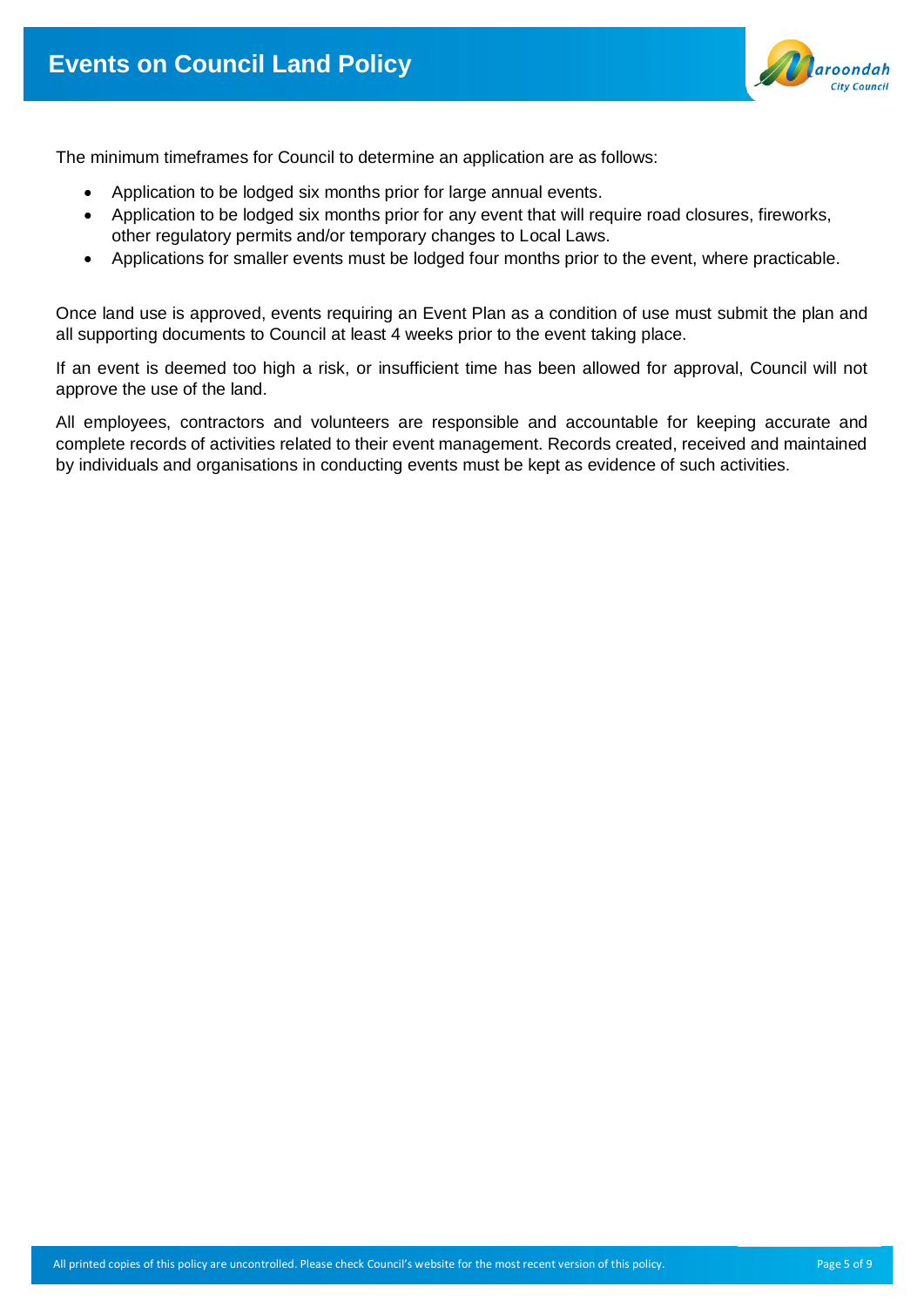# **Events on Council Land Policy**



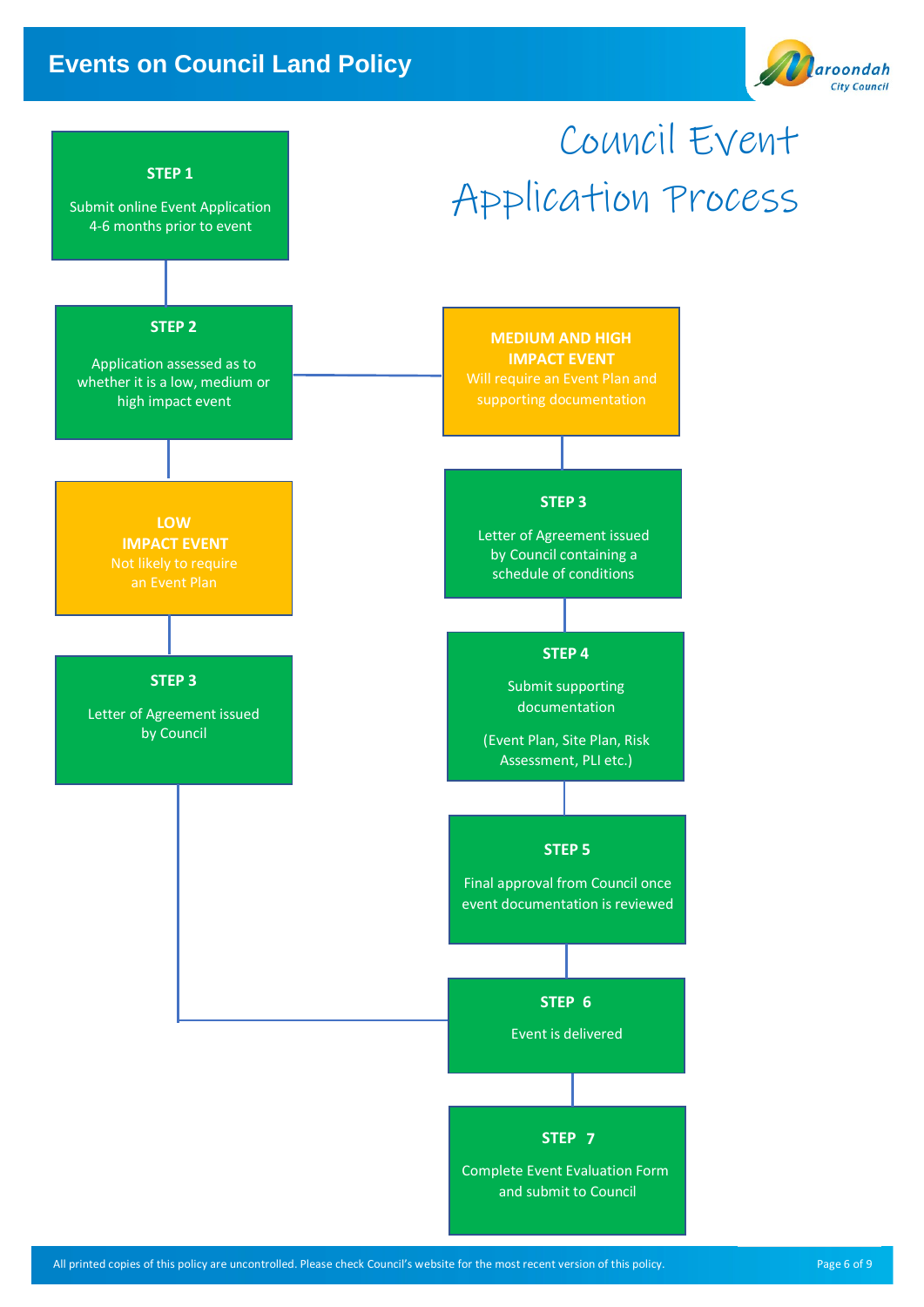

# **Assessment Criteria**

The following criteria will be considered when determining whether a proposed event shall be granted approval.

- Nature of event
- Suitability of site
- Scale of the event
- Public safety
- Impact on Community and amenity
- Ability to conduct the event
- **Community benefit**

### **Event Risk Levels**

The table below identifies the level of risk associated with different scaled events. This table is used by Council to determine the impact of an event and the process to be implemented. Council may deem some activities to be too unsafe to proceed or if an event does not meet Council policies or insufficient time is given to prepare for the event, this may also preclude events from proceeding.

| <b>Risk Level</b> | <b>Event includes</b>                                                                                                                                          |
|-------------------|----------------------------------------------------------------------------------------------------------------------------------------------------------------|
| Low Risk          | Small event up to 50 people with minimal infrastructure, no impact on traffic conditions or<br>extensive activities - not likely to require an event plan      |
| Medium Risk       | Medium event over 50 people, may impact on traffic conditions, medium noise impact, food<br>and beverage trading, amusements, performers - event plan required |
| High Risk         | Large event over 2500 participants, substantial infrastructure required, fireworks\<br>pyrotechnics, high noise impact, road closures, - event plan required.  |

# **Hire Fees**

Hire fees are payable for events held on Council land.

- Fees are determined according to Councils Community Facilities Pricing Policy and identified in the Seasonal and Casual Pricing Schedule.
- Security bonds may be required for some activities at Council's discretion.

### **OH&S and Risk Management**

Event organisers have an obligation to ensure that all potential risks associated with an event are identified and managed.

It is also required that appropriate systems for incident reporting and injuries should be in place and undertaken in a timely manner.

All employees, contractors and volunteers working on the event are required to be properly inducted and educated on accident, injury, emergency and risk management procedures prior to the commencement of the event.

# **Event Noise or Disruption**

Event organisers have an obligation to ensure that their event complies with all requirements as set out by the EPA in relation to noise levels. On Council land, Event organisers are required to conduct a letterbox drop 14 days prior to residents in a 500m radius of the event site for any events that will generate significant noise or disruption for local residents/businesses.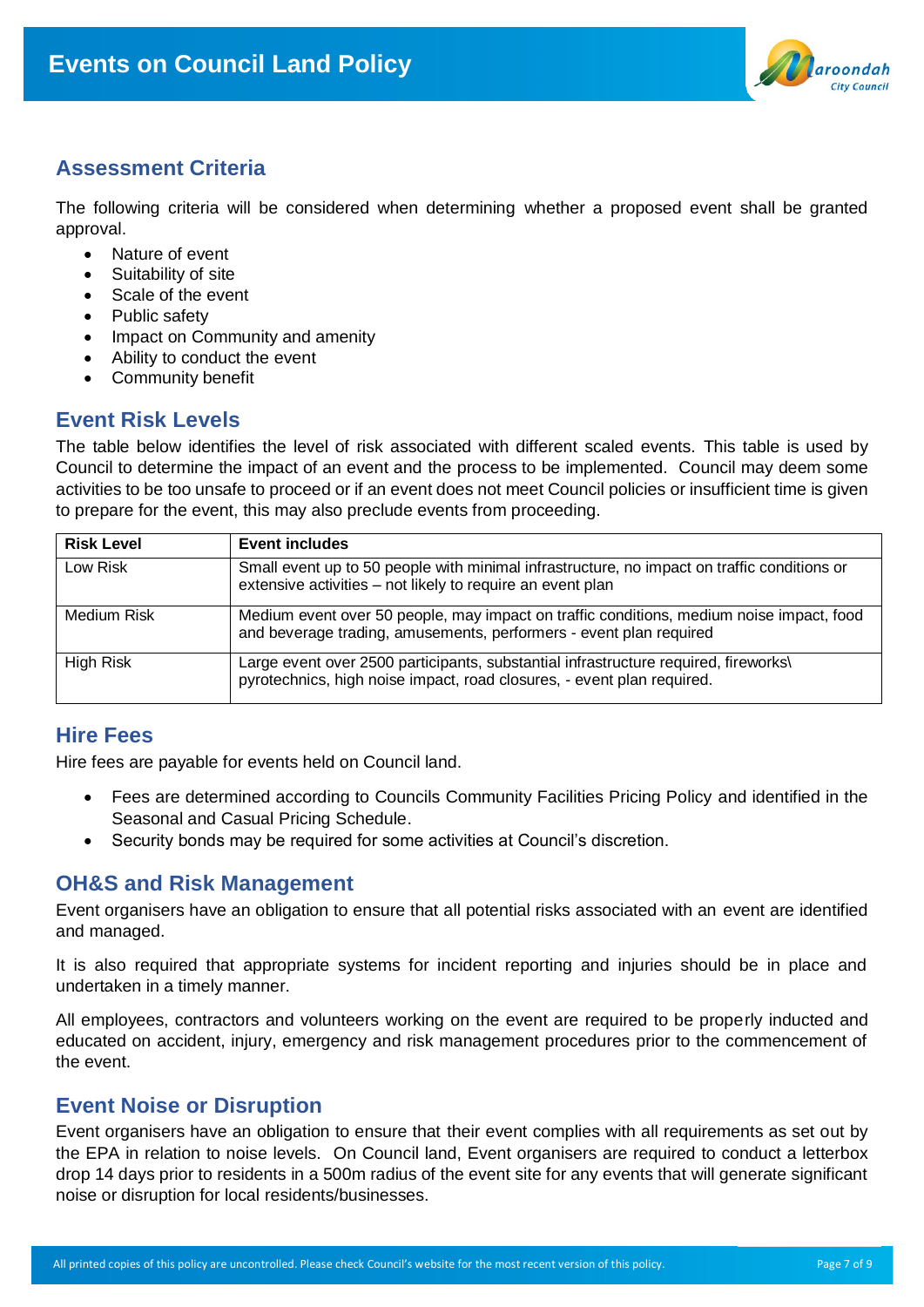

# **Use of Public Space for Private Functions**

Council does not require a booking of local parks for private functions of under 50 people, such as birthday parties. Use of public open space is permitted providing public access is maintained. No part of Council parks and reserves are available for exclusive use by private functions. No infrastructure other than tables and chairs can be brought into Council parks and reserves for private functions.

## **Ringwood Town Square and Croydon Town Square**

Ringwood Town Square and Croydon Town Square are owned by Maroondah City Council and provide a central, multi-use open space that can be enjoyed by all members of the Maroondah community.

Council programming of Ringwood Town Square and Croydon Town Square must meet a range of key principles. All enquiries for Ringwood Town Square and Croydon Town Square must be made through Council's Business and Activity Centre Development Team.

# **Termination of use of Public Space**

Council reserves the right to terminate any use of public open space at any time, including on event day, for reasons including but not limited to, environmental protection or public safety. Reasonable notice will be given if there are changes in policy and/or legislation or if Council determines another use requires the land for any period of time.

# **Policy Compliance**

Failure to comply with application timeframes, conditions of approval, or the omission of any required permits, planning documents or certificates may result in the following:

- Event organisers to attend a meeting with relevant Council Officers to discuss the requirements for the event to proceed.
- If the requirements stipulated by Council Officers to hold an event on Council land are not upheld by the applicant individual or organisation, the proposed event and/or future events may be denied.

# **Circus Performances**

Council does not permit the use of Council owned or managed land for the purpose of commercial circuses that require significant infrastructure and/or onsite residency. This does not include acrobatic circus performances that are able to be run in/on Council owned or managed land and require no significant infrastructure.

# **Commercial Events**

Commercial events are categorised as A, B or C as per the table below. The supporting document, Maroondah Parks and Reserves Event Matrix identifies which parks and reserve are suitable for commercial events. Commercial events will be charged at the commercial rate as stipulated in the Seasonal and Casual Pricing Schedule.

| Category A | <b>Small Event</b> |
|------------|--------------------|
| Category B | Medium Event       |
| Category C | Large Event        |